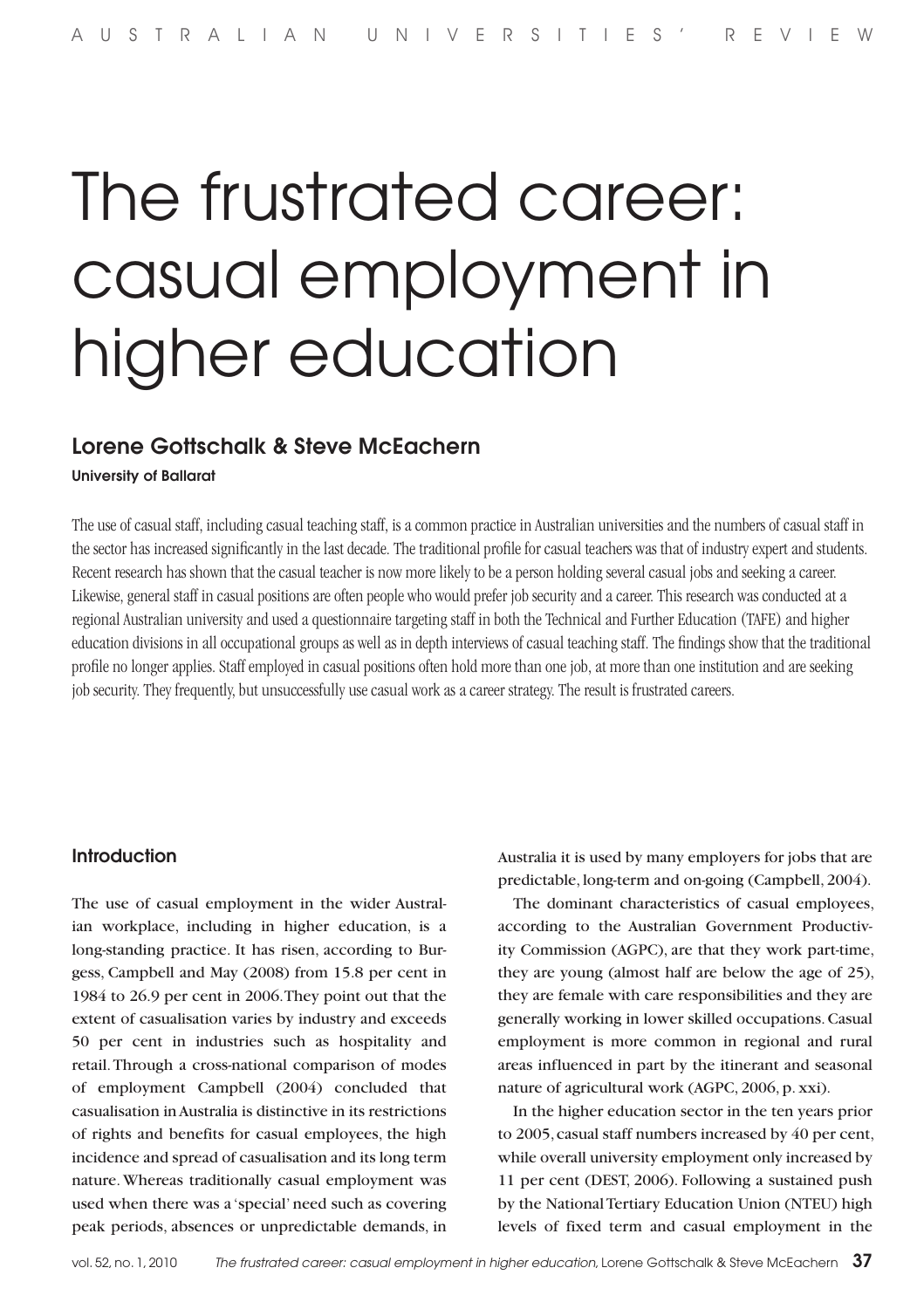university sector led to the negotiation of the Higher Education Conditions of Employment (HECE) award in 1998, which limited the situations in which nonstandard modes of employment could be used. However HECE was overridden by legislative reform and the Higher Education Workplace Relations Requirements (HEWRRs) in 2005 which prescribed that no restrictions could be placed on the number of casual staff employed by a university (Rood, 2005; van Barneveld, 2009). The present federal government abolished HEWRRs requirements. However, even prior to HEWRRs, casual employment periods of up to 10 years were reported in the higher education sector (Junor, 2004). It remains to be seen whether the new political climate and the *Fair Work Act (2009)* will see a decrease in the use of casual staff.

The positions for which casual employment is used in the higher education sector include teaching, research, administration and non-administrative roles such as cleaning and maintenance, overall a very different profile to that proposed by the Productivity Commission (2006). Research by Junor (2004, p. 277) shows that casual employment represents around 40 per cent of academic staff employment, which is significantly higher than the Australian average rate of casual employment. In the TAFE sector, more than 50 per cent of teachers are employed on a casual basis (Forward, 2007).

The traditional labour source for casual academic teachers was industry experts and students. In research conducted in the USA, Gappa and Leslie (1993) found that four categories reflected the casual academic workforce. These were the traditional *industry expert and professional* whose primary employment is a full-time job in industry; the *freelancer*, whose preference is to be employed in a variety of part-time causal jobs; the *career ender,* the person who has reduced their hours in their transition to retirement; and the *aspiring academic*, highly qualified people seeking academic work. According to Gappa and Leslie, in their sample, the aspiring academic was in the minority. Likewise Husbands and Davis (2000) nine-category typology is reflective of Gappa and Leslie's categories and includes postgraduate students, contract researchers and/or teachers, specialist teachers such as the industry expert, and early retirees. Former graduates who are seeking academic careers are included in 'postgraduate students'.

The typology put forward by Gappa and Leslie in 1993 does not seem to reflect the situation in the

2000s. The description of their categories suggests that the people in their sample freely chose their mode of employment. In the contemporary Australian context the degree of choice experienced by casual staff in selecting their mode of employment is questioned (Kimber, 2003; Pocock, 2003). Some take on casual work because of its part-time nature and opportunity for flexibility while bemoaning its insecurity; others accept casual work as a matter of survival (Kimber, 2003). For many, their casual academic position is their only source of income. Others still hold several part-time casual jobs in order to earn enough to survive, often at more than one university. This creates a somewhat different picture from Gappa and Leslie's *freelancer* who they claimed prefers to be employed in a variety of casual part-time jobs. A large number of casual teaching staff, according to Junor's (2004, p. 279) research, hold between two and five part-time and casual jobs, none of which was a primary job. These realities undermine the argument that casual employees gain flexibility and work/life balance and that casual work is their preference.

The experiences discussed in this paper came from a larger study in a regional Australian university, which explored the reasons people take on casual work in the university, the extent to which this type of employment is a choice and the extent to which it provides job and income security and work/life balance. We expected that many teachers in particular, but also general staff in casual positions, would indicate a preference for more secure part-time work or for full-time work. The experiences of those casual staff whose preference was for a secure career in the higher education sector is the subject of this paper. The findings from this sample are compared against the categories identified by Gappa and Leslie and explore the relevance of those categories in the current Australian higher education context. This paper proposes that the *Aspiring Academic*, that is those seeking a career, is no longer a minority among part-time casual workers in the higher education sector.

## **Literature**

Australia has seen a change in the profile of casual employees. There is a trend away from the traditional idea of young women with care responsibilities and students, as stated in the AGPC (2006), to people engaged in work that is on-going in nature and where employers employ people on a casual basis, for jobs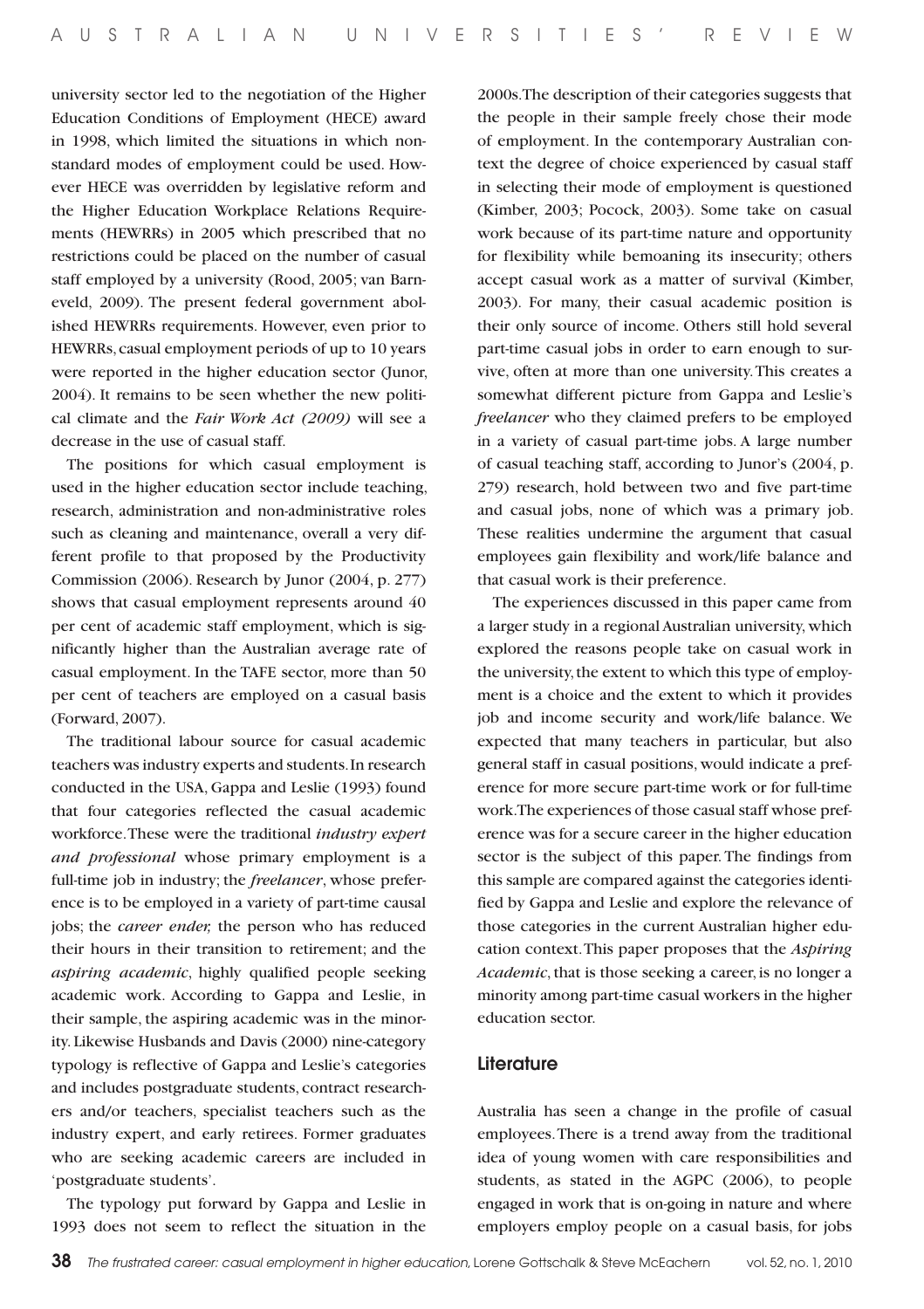that would have previously been permanent. Buchanan (2004, p. 11) attributes this trend to gaps in labour laws that have enabled employers to create jobs with 'lower levels of employer obligation'. The recent changes in the profile of casual employees in the wider context has happened during a time of a reduction of rights for the group that Buchanan (2004, p. 7) refers to as 'permanent casuals' especially with regard to unfair dismissal laws. Junor (2004, p.277) too has argued that casualisation of university staff is a result of political

regulation more so than market freedom, a point subsequently proven to be true with the introduction of the HEWRRs.

# *Why casual employment: the rhetoric & reality*

**greater flexibility, work/life balance and choice... Some would argue though that the advantages are greater for employers than employees...**

**Casual employment is said to provide** 

One of the reasons for the enduring popularity of causal employment practices proposed by Burgess *et al.* (2008, p. 172) is that the rhetoric of casualisation has 'been caught up in the ideology of choice, individualism and labour market flexibility', especially as it provides some flexibility, if not security or career, for some casual workers. Students and people with care responsibilities, usually women are examples of this latter group. Chalmers and Waddoups (2007, p. 4) note that these sizable cohorts are in casual employment for 'transitory reasons' such as family responsibilities or education, but do not seek to be in casual employment permanently.

Arguments that are put forward in support of a deregulated labour market and for casualisation, is that casual employment benefits employees as well as employers. Casual employment is said to provide greater flexibility, work/life balance and choice for both. Some would argue though that the advantages are greater for employers than employees (Campbell, 2001; Forward, 2007; Pocock, 2008). The drivers behind the increasing use of non-standard employment practices, in particular casualisation, are more likely to be industry demand for flexibility and reduced labour costs (Forward, 2007; Brown, Goodman & Yasukawa, 2008). Campbell (2001, p. 81) cites the advantages to employers to be cheaper labour costs, convenience, control and ease of dismissal, as was also noted by Buchanan (2004). Pocock, Skinner and Ichii (2009) refer to employer-centred versus employee-centred flexibility. Casual employment provides a great deal

of flexibility for employers and not infrequently poor flexibility for employees.

In a study on the impact of *WorkChoices* on low paid female employees, Pocock (2008) found that instead of greater flexibility, the participants in her study suffered loss of control and conflict over their working time, and Hosking and Western (2008) in their recent study on non-standard employment on work/family conflict found that casual employment did not reduce such conflict.

# *Preferences: hours and modes of employment*

Casual employment is often presented as a personal preference or choice and for certain groups, it often is their choice. However, the rhetoric of choice

is problematic. It is more likely that the choice is for flexibility but that casual work is the only work available that provides the flexibility they need (Kimber, 2003; Kryger cited in AGPC, 2006; Buchanan, 2004).

Junor (2004, p. 284) is critical of survey-based studies that infer preferences for casual employment by asking respondents questions about their reasons for working as a casual employee. She asked instead for participants' 'first preference' if they had a choice of different modes of employment. She found that only 28 per cent of academic staff and 40 per cent of general staff chose casual employment as their first preference and that most sought long–term careers in a university or other education field while only 9 per cent preferred to stay in casual positions for the longer term. The desire of casual academic staff for an on-going academic career in tertiary education was a strong finding in Junor's study (2004). Indeed their desire for an ongoing university career was as strong in casual staff as it was in non-casual/on-going academic staff.

Buchanan (2004) pointed out that many casual employees wanted more hours of work, 43.2 per cent according to statistics from the Australian Bureau of Statistics. However, Wooden, Warren and Drago (2009) argue that it is not the number of hours of employment per se that is at issue, but whether this is consistent with the employee's preferences. They refer to this as 'working time mismatch' (2009, p. 149). They conclude that 'overwork', that is, working longer hours than preferred, is equally problematic as not having enough hours and maintain that the offer of flexible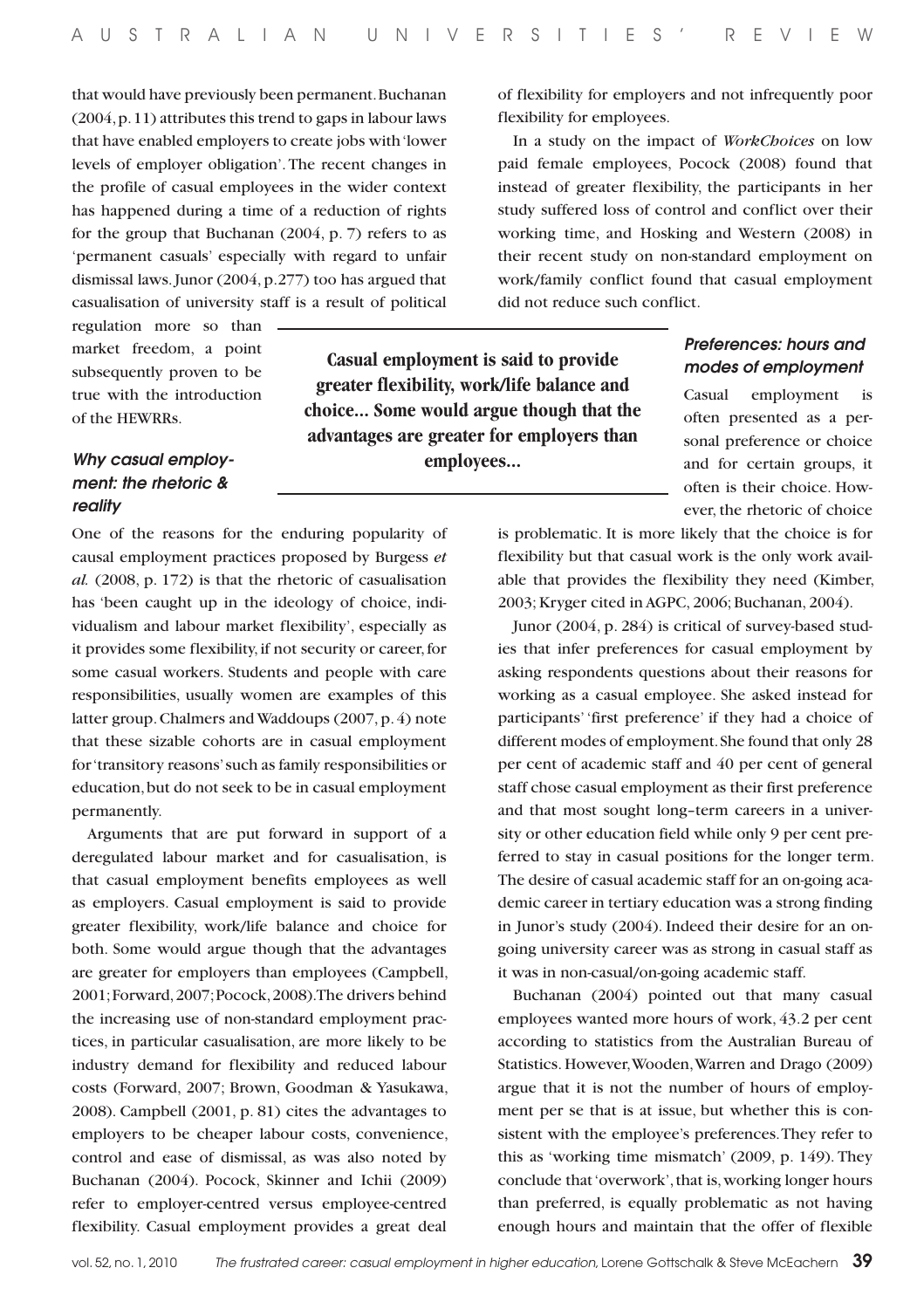work arrangements by employers is a way to reduce the degree of mismatch. Pocock, *et al.* (2009) also found a mismatch in preferred hours and actual hours with many wishing to reduce their hours, although it was part-timers in her research who were more likely to want to increase their hours.

A common belief is that casual work is a pathway to a career in higher education. The initial reasons for taking on casual teaching work given by participants in a study by Wright, Williamson, Schauber and Stockfeld (2003) were twofold: a combination of economic reasons, and because they enjoyed the work they were engaged in. Furthermore, they felt it would be useful for career development and hoped that the experience gained in casual jobs would help them gain more permanent employment in the tertiary sector. None of them saw casual teaching as a career in itself. However, Kryger (cited in AGPC, 2006) argues that a strategy of gaining casual work in order to progress into a permanent career is not necessarily successful and that most casual employment is largely involuntary and motivated by scarcity of desired employment, a point that supports Junor's (2004) assertion.

#### *Transitioning to career*

Buddelmeyer and Wooden (2007) hold a more positive view of casual employment. Contrary to Junor (2004) and Pocock, *et al.* (2009), they suggest casual jobs might be useful for entry or re-entry into the workforce or might be useful in obtaining more secure employment. Buddelmeyer and Wooden (2007) maintain that for some people casual work seems to be a successful means of transitioning from unemployment to employment and part-time employment to fulltime employment. They found that women in casual employment had a 23.1 per cent chance of gaining an on-going position and that men were even more likely to transition to an on-going position (36.8 per cent).

While this is true for some people, for others casual work becomes a 'trap' (AGPC, 2006, p. 95). Such employment leads to a person being seen as a 'casual worker' rather than a person engaged in casual work and thus a less attractive permanent worker. Casual employment also disadvantages workers by marginalising them from the mainstream. Most casual academics are caught in a cycle of short-term contracts with on-going feelings of insecurity and the frustration and anxiety of not being able to plan for their future. They find the lack of security and the uncertainty of shortterm contracts demoralising (Gottschalk, 1998, p. 215). The AGPC (2006) report found the greatest transition success rate was for those who have a preference for working full-time hours, however noted that those who prefer part-time hours may have little choice other than to engage in casual employment.

Chalmers and Waddoup (2007) who asked whether casual employment is a 'bridge' to on-going employment or a 'trap', were unable to answer this question definitively but concluded that the ability to move from casual to more permanent work declines the longer a person is in casual employment. This was especially so for young women who were primary carers of children. In the higher education sector, according to Junor (2004), when an academic works on a casual basis for a longer period, it becomes an incentive for the university to keep them in casual positions. To the university an experienced casual staff member is highly valuable and cost-effective because it is cheaper to employ an experienced casual worker than inexperienced staff who may need training and who are less productive due to their lack of experience.

For those in casual work in the higher education sector the opportunity to transition to more secure academic careers seems problematic. Despite being experienced teachers academic staff are normally expected to hold doctorates. However, professional development for casual staff that might enhance their opportunity to articulate into careers is limited (Rice, 2004) and they are usually expected to undertake scholarship in their own time (Brown, Goodman and Yasukawa, 2006). Their situation is exacerbated by the fact that casual teachers work largely in isolation and are not able to interact with permanent staff and benefit from networking with them. Their working conditions are such that they are also often out of the communication loop. Indeed, staff employed in casual positions have made representation to the NTEU about their conditions of employment and lack of career opportunities. Representing casual staff poses some difficulty for the NTEU because most members are on-going staff. Nevertheless, in the 2008 round of enterprise bargaining the NTEU adopted a major campaign to improve conditions for casual staff (Gibson, 2008) and in one university successfully negotiated a career path for qualified casual academic staff.

An examination of the relationship between casual employment and career opportunities in higher education is timely, especially by focussing on career options and experiences of aspiring academics, who Gappa and Leslie (1993) claim to be in the minority.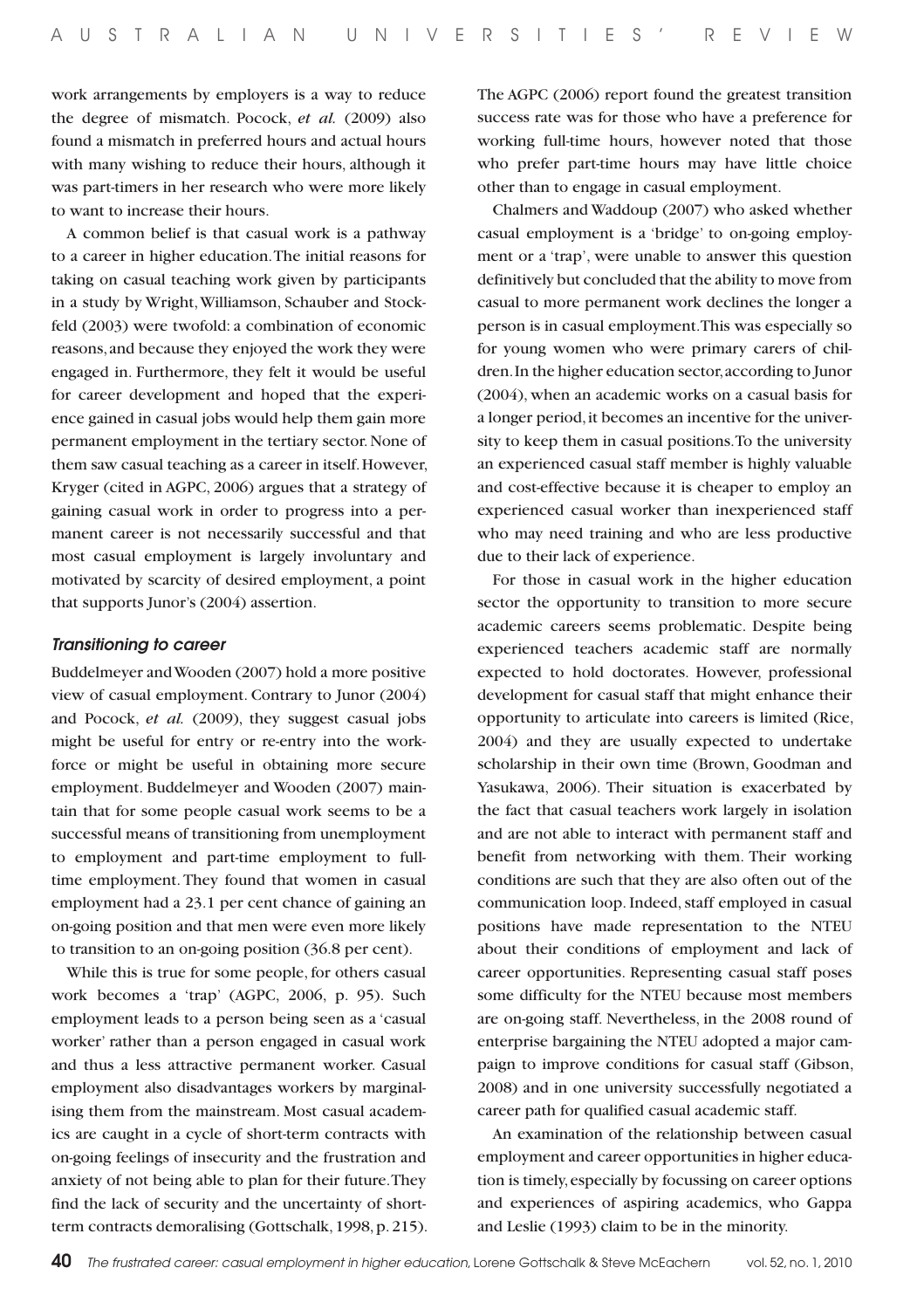#### *Conceptual framework*

The above literature highlights three core aspects of the casual academic experience in Australia: motivations to work as a casual academic, preferred modes of employment and conditions of employment. These three elements converge to produce the work situation of the casual academic, represented in Figure 1. As noted by Kimber (2003) and Bryson and Scurry (2002), there are distinct variations in the motivations of casual academic staff which influence the ways in which they organise their preferences for employment in higher education. These then are also moderated by the availability of particular employment options within the institution (or institutions) in which they are working.



#### *Figure 1: Influences on the casual academic experience*

The methods of identifying employee preferences used in this research draw on studies in Australia, the USA and the United Kingdom, which have developed a categorisation or typology of casual and temporary academic staff in higher education. In Australia, Kimber (2003) articulates and critiques the various managerial explanations for the growth of casualisation in Australian universities, along with elements of the Gappa and Leslie typology of *industry expert, freelancer, aspiring academic* and *career ender.* Kimber finds evidence of the four Gappa and Leslie types, but with a tendency for there to be overlap between types where the individual has multiple positions across institutions. Similarly, Husbands and Davis (2000) in their eight category typology noted regular overlap where individuals move between positions to improve their labour market opportunities.

The Australian and USA research suggests that the categorisations themselves are informative for providing broad generalisations of particular forms of attachment to the academic labour market among casuals, but do not always reflect the dynamic nature of that relationship, and the attempts by individuals to improve their position and opportunities.

This tendency for shifting between situations and overlap of positions is important to this research which seeks to examine and understand the patterns of employment and motivation among Australian casual higher education staff, and also the frustration that they experience in trying to maximise their career opportunities. To capture the complexities of the casual worker's experiences a mixed methodology was adopted for this research.

## Methodology

Survey research was used to explore the broad categorisations of the casual academic labour force in a regional Australian university, for the larger study from which the data for this paper was taken. The questionnaire was based on the idea of choice, flexibility and work/life balance, which was the rhetoric around the introduction of legislative changes introduced by the previous government to deregulate the workplace and employment practices. To determine respondents' reasons for taking on casual employment, we drew on the literature about casual employment, anecdotal comments about the link between casual employment and care responsibilities, and political rhetoric.

The questionnaire sought to identify the experiences of casual staff on a number of variables and so provided a broad overview across these variables rather than in-depth information on a few. The main categories in the questionnaire were:

- • demographic data
- • information about current employment status
- income and job security
- reasons for working as a casual employee
- • general attitudes about work and work/life balance.

We wanted respondents to elaborate on their responses in order to gain greater depth of information, therefore the respondents also had the opportunity to include qualitative commentary in the questionnaires. Open-ended responses were sought in each of the categories. Analysis of these responses revealed that teaching staff in particular spoke of their desire for a university career. In-depth interviews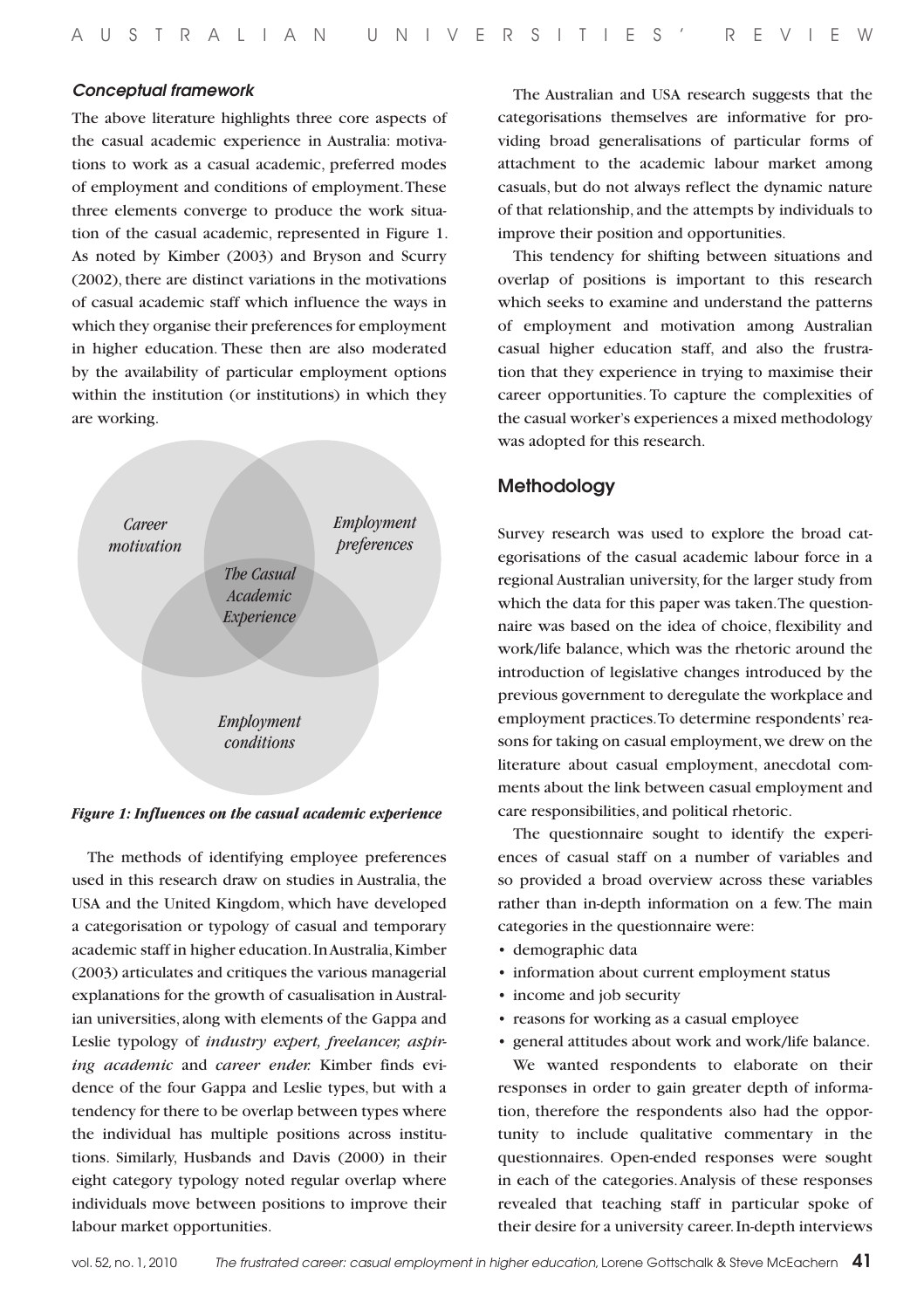were therefore sought with a small number of teaching staff.

As a second source of data, in-depth interviews were used to clarify, validate and extend the information in the questionnaires from the perspective of casual teaching staff in both higher education and TAFE divisions. In-depth interviews are used as a research method when the researcher is attempting to gain an understanding of the respondents' own perspective of their lived experiences and how they give meaning to those experiences (Reinharz, 1992; Saunders, Lewis and Thornhill, 2007).

From the questionnaire responses, themes to be explored in the interviews were identified and highlighted. The main themes that emerged from

the questionnaire data and explored in greater depth in the interviews were:

- reasons for working as a casual teacher
- • advantages and disadvantages of casual employment
- • preference of employment mode and career aspirations
- • the employment relationship, inclusion and collegiality, and
- the social implications of being in casual work.

Responses from each of the above themes is drawn upon in this paper as they all elicited comments from interviewees that demonstrated clearly the desire for more secure employment and the opportunity to pursue an academic career.

## *Ethical considerations*

Approval for this research was gained from the University's Human Research Ethics Committee. Assurances of confidentiality and anonymity were given to respondents. Where respondents have been quoted, minor changes may have been made, to avoid the possibility of identification. Pseudonyms have been used where interviewees are quoted.

## *Analysis of data*

We used cluster analysis to identify particular 'types' of casual employees present within the sample, particularly to determine whether the casual employee types identified in work by Gappa and Leslie (1993) were present at this institution. The qualitative comments from the questionnaire were transcribed and organised according to the questionnaire's pre-determined themes. The interviews were audio-taped and transcribed verbatim and a thematic analysis of the interviews was conducted according to pre-existing themes.

## *The sample*

Staff employed as casuals during 2006, including teaching, academic and general staff occupation categories constituted the population for this study. The human resources office provided the names and contact details of all casual staff for the year 2006 and invitations to participate and a copy of the questionnaire were posted in reply paid envelopes. Email addresses

| Table 1: Demographic characteristics |  |
|--------------------------------------|--|
|--------------------------------------|--|

|                               |                                               | Count          | Col % |
|-------------------------------|-----------------------------------------------|----------------|-------|
| Age (category)<br>$18 - 29$   |                                               | 38             | 19.4  |
|                               | $30 - 39$                                     | 36             | 18.4  |
|                               | $40 - 49$                                     | 40             | 20.4  |
|                               | $50 - 59$                                     | 30             | 15.3  |
|                               | 60 or greater                                 | 20             | 10.2  |
|                               | No response                                   | 32             | 16.3  |
| Sex of                        | female                                        | 129            | 66.2  |
| respondent                    | male                                          | 66             | 33.8  |
| <b>Current</b>                | living with partner and dependants            | 77             | 39.7  |
| relationship<br><b>status</b> | living with partner and no dependants         | 58             | 29.9  |
|                               | not living with partner but with<br>dependant | 12             | 6.2   |
|                               | single living alone                           | 24             | 12.4  |
|                               |                                               |                |       |
|                               | other                                         | 23             | 11.9  |
| Age of youngest               | No dependants                                 | 103            | 52.6  |
| dependants                    | Under 6                                       | 28             | 14.3  |
|                               | $6 - 12$                                      | 27             | 13.8  |
|                               | 13-18                                         | 22             | 11.2  |
|                               | Greater than 18                               | 12             | 6.1   |
|                               | Adult                                         | $\overline{4}$ | 2.0   |
| <b>Highest</b>                | TAFE certificate or diploma                   | 38             | 19.9  |
| education level               | <b>Bachelor</b> degree                        | 41             | 21.5  |
|                               | PhD or Professional doctorate                 | 13             | 6.8   |
|                               | <b>Masters Degree</b>                         | 29             | 15.2  |
|                               | Graduate certification/diploma                | 36             | 18.8  |
|                               | currently studying                            | 26             | 13.6  |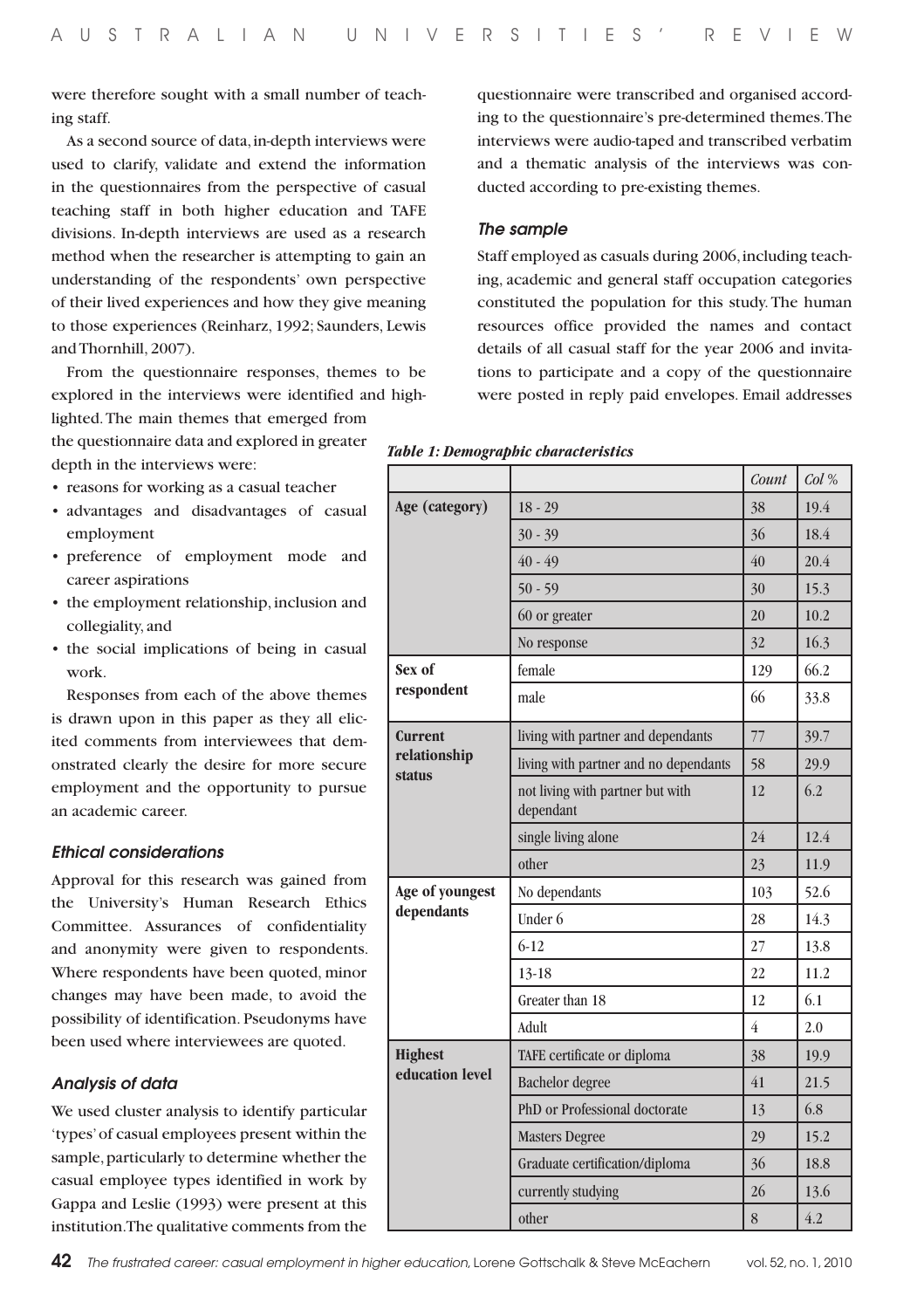were not used because it was recognised that many casual staff hold other work and might not access their university email accounts. Approximately 600 questionnaires were posted, but many were returned marked 'return to sender' as human resources records were found to be out of date. It is not known how many questionnaires were received by potential participants. Overall, 196 completed questionnaires were returned.

Eight women and seven men volunteered to be interviewed after a follow-up email was sent inviting participation by teaching staff who had completed the questionnaire. More volunteered over time, but they were not able to be interviewed due to time constraints. Three female interviewees were from the TAFE division; all other interviewees were from higher education.

It was not possible to compare the representativeness of the study sample against the total casual pool. The University's casual staff records were found to be inaccurate in that the list included people no longer employed by the University and even a small number who were on-going employees. Table 1 depicts the demographic characteristics of the questionnaire respondents.

The total number of responses was 196 (66 men and 129 women). One respondent did not indicate their sex. The age distribution of casual employees is evenly spread between the ages of 18 and 59 with the peak occurring in the 40 to 49-year-old bracket. Forty-six per cent had dependants, 73 per cent of these being women.

The demographic variables of age and sex in particular, determined the employment needs and preferences of the respondents which is reflected in the discussion below.

## Findings and discussion

People have many reasons for taking on casual work. In this study, the desire to build a career was one important motivator for women and men, with and without dependants. Many saw casual work either as a means of gaining experience and transitioning into a full-time career with the University, or staying in touch with the workforce whilst taking time out for care responsibilities. The desire for a career with the University was mentioned frequently by the interviewees, and commented upon in the questionnaire. Frustration with the lack of opportunity to gain more secure work and to build a career was very evident.

We used a cluster analysis as a tool to understand the characteristics of people who take on casual work and the different factors that motivate them, including the importance of a career or more permanent work to them.

#### *Characterising casual staff*

A series of questions was analysed on different forms of motivation among casual employees, to determine whether the types of casual employees could be distinguished by their motivations to work as a casual employee, age or sex. The cluster analysis identified four distinct groups of staff according to their motivations. The distribution of respondents across these clusters presented in Table 2 is described further below.

| Cluster                                 | $\overline{N}$ | % of<br>Combined | % of Total |
|-----------------------------------------|----------------|------------------|------------|
| 1. Young mothers: Career<br>maintainers | 32             | 16.6             | 16.3       |
| 2. Career developers                    | 63             | 32.6             | 32.1       |
| 3. Early careerists                     | 47             | 24.4             | 24.0       |
| 4. Late career transitioners            | 51             | 26.4             | 26.0       |
| Combined                                | 193            | 100.0            | 98.5       |
| <b>Excluded Cases</b>                   | 3              |                  | 1.5        |
| Total                                   | 196            |                  | 100.0      |

#### *Table 2: Distribution of respondents by cluster*

To characterise the clusters it was necessary to look at the distribution of demographic characteristics and motivations within each cluster. Below is a summary of the clusters differentiated in terms of demographic characteristics.

## *Cluster 1: Young mothers: Career maintainers*

This cluster comprises young women, aged 30 – 39, with pre-school children. Their primary motivation for taking casual employment is flexibility in order to meet childcare needs. Whilst members of this group preferred shorter working hours to be with their young family many nevertheless are career conscious and work to stay in touch, hoping to resume careers as their children grow older.

#### *Cluster 2: Career developers*

Members of cluster two are primarily parents (male and female), aged 40 to 49, with school-age children. They demonstrate a focus on career development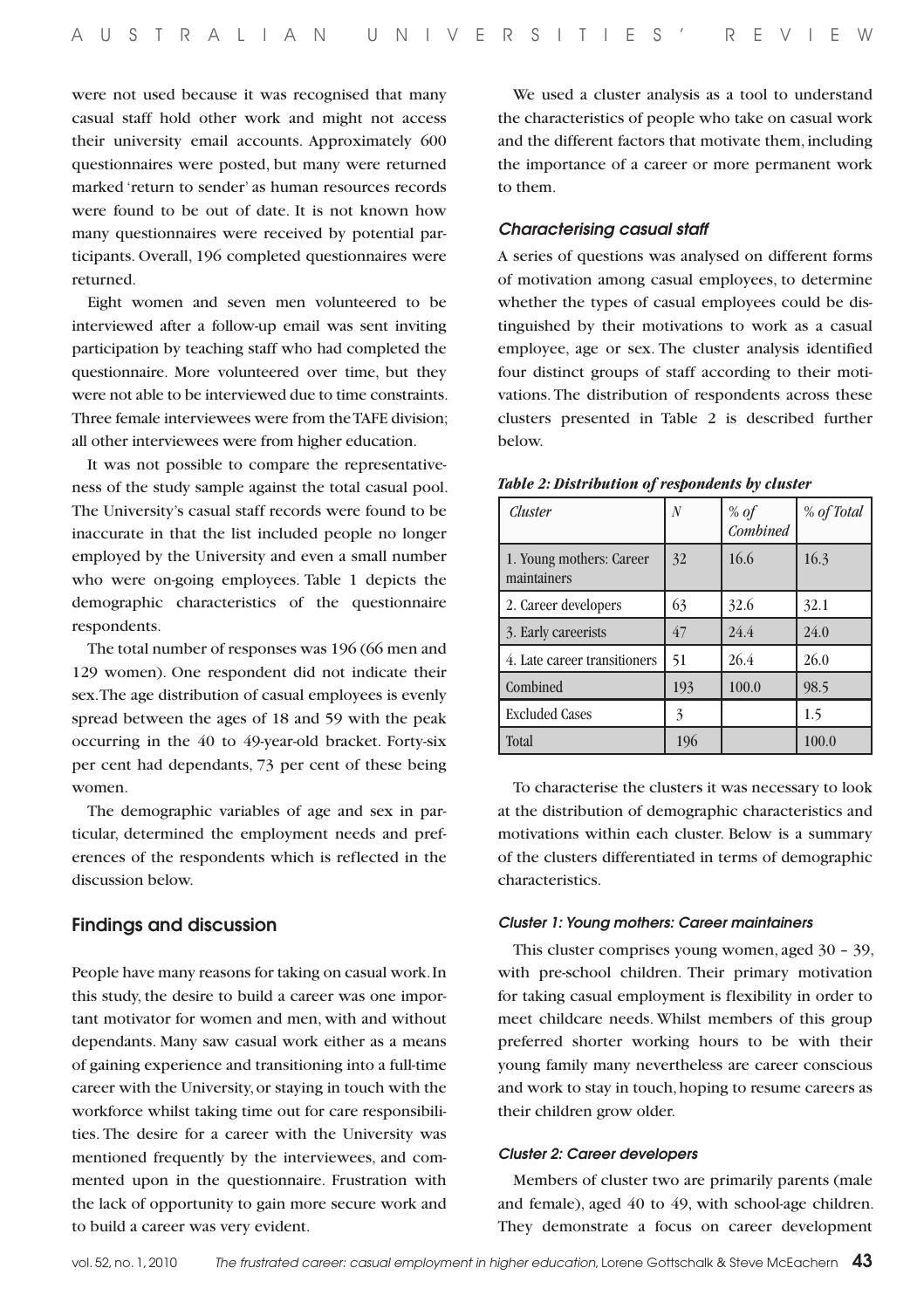rather than family obligations. They are distinguishable from the *Young Mothers/Career maintainers* group in that they are no longer motivated by work/life balance needs, nor is casual work a preference. They are career oriented and their motivation instead is career development.

## *Cluster 3: Early careerists*

Members of cluster three, the *early careerists*, are young postgraduate and trainee staff (female and male), aged 18 to 29, who have traditionally made up a large part of the casual university workforce. They have few or no family responsibilities. They are primarily engaging in casual work to gain experience and career development, potentially to move into permanent employment with the university or other industry.

#### *Cluster 4: Late career transitioners*

Members of cluster four are aged between 50 and 69 with no dependants. Nineteen of them are female and 32 are male. They demonstrate little interest in future career opportunities and are motivated only to maintain income and interest into retirement.

The clusters of employees in this

sample are similar to, but distinct from, those types identified by Gappa and Leslie (1993) and Husbands and Davis (2000). It can be seen that of the four cluster groups identified, two are motivated to develop careers, and one group is career conscious and hopes to resume full-time careers after their care responsibilities ease. It is only the last group, the *Late Career Transitioners*, who are not interested in career development. Furthermore each group, except the *Late Career Transitioners,* showed a preference for secure employment.

#### *Career orientations among casual staff*

The desire to build a career was seen to be an important motivator for women and men, with and without dependants, who saw casual work as a means of gaining experience and transitioning into a full-time career

| Motivation to work casually                           | Sex of respondent |          | Total    |       |
|-------------------------------------------------------|-------------------|----------|----------|-------|
|                                                       | female            | male     |          |       |
|                                                       | Per cent          | Per cent | Per cent | Count |
| additional income                                     | 49.2              | 50.0     | 49.5     | 96    |
| flexibility                                           | 54.7              | 30.3     | 46.4     | 90    |
| gain experience                                       | 44.5              | 33.3     | 40.7     | 79    |
| useful for career development                         | 42.2              | 34.8     | 39.7     | 77    |
| deliberate career strategy                            | 32.0              | 22.7     | 28.9     | 56    |
| prefer casual work                                    | 23.4              | 30.3     | 25.8     | 50    |
| higher hourly rates                                   | 30.5              | 16.7     | 25.8     | 50    |
| work/life balance                                     | 30.5              | 16.7     | 25.8     | 50    |
| only work I could get                                 | 21.9              | 24.2     | 22.7     | 44    |
| prefer full-time but can only get<br>casual part-time | 23.4              | 18.2     | 21.6     | 42    |
| doing post-grad study                                 | 25.8              | 12.1     | 21.1     | 41    |
| prefer to be with young family                        | 25.0              | 9.1      | 19.6     | 38    |
| less stressful                                        | 15.6              | 7.6      | 12.9     | 25    |
| cannot find full-time work                            | 7.0               | 16.7     | 10.3     | 20    |
| until full-time with University                       | 5.5               | 13.6     | 8.2      | 16    |
| young children need parent at<br>home                 | 10.2              | 4.5      | 8.2      | 16    |
| interim until full-time                               | 6.3               | 10.6     | 7.7      | 15    |
| own business but extra income                         | 3.9               | 10.6     | 6.2      | 12    |
| to test suitability of this job                       | 5.5               | 6.1      | 5.7      | 11    |
| other                                                 | 12.5              | 24.2     | 16.5     | 32    |

## *Table 3: Motivations for casual employment by sex*

*Note: the italicised items are those that are related to career and full time work.*

with the University. In the questionnaire, we asked respondents to identify the various reasons why they engaged in casual employment. The values in this question focussed on employment related issues, work/life balance and care responsibilities. The distribution of these reasons is included in table 3 below.

Table 3 shows the variety and complexity of motivators to work as a casual staff member. A major reason given by both men (50 per cent) and women (49.4 per cent) for working in casual jobs is to provide additional income, an unsurprising finding. Even though respondents were asked to tick as many motivators as apply for them, 'carer' items, (such as a preference to be with a young family) had a relatively low response from women (25 per cent). This was surprising given that the common rhetoric by employer groups for offering casual work is that it is desired by carers, mainly moth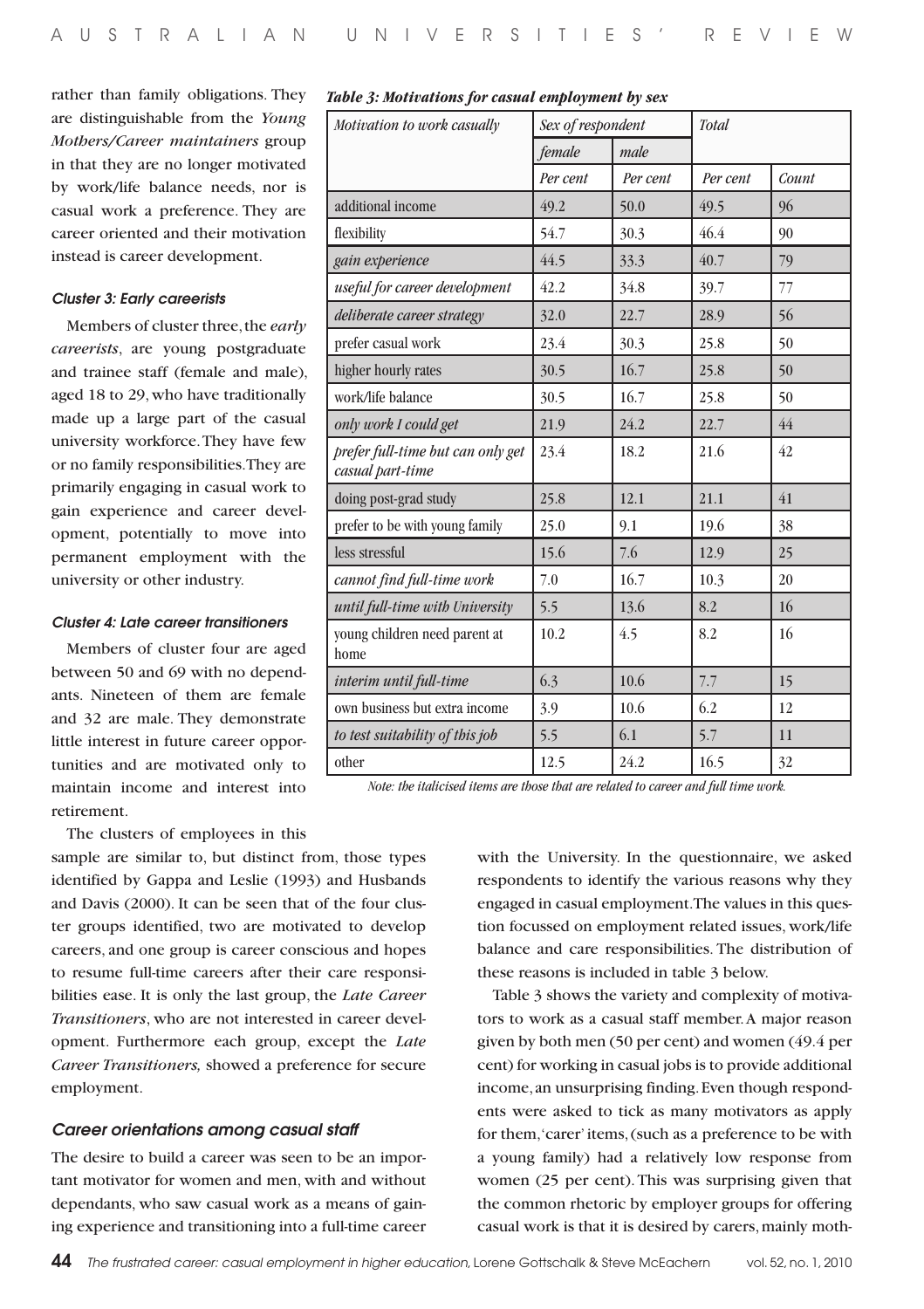ers with young children (Buchanan, 2004). Flexibility on the other hand was rated highly for both women (54.7 per cent) and men (30.3 per cent). It may be that flexibility for women included opportunities to combine caring and employment which was supported by some qualitative comments from the questionnaire and the interviews. Buchanan (2004) points out that many casual workers took on casual employment because it is the only way that they can combine paid work with other responsibilities such as care or study. This premise was confirmed in this study, both in the interviews and in the qualitative comments in the questionnaire. That flexibility then was found to be more important for women is not surprising given women's dual roles of caring in the private sphere as well as paid work in the public sphere. As one woman

said, 'The flexibility to work partly from home suits my needs with a young family' and 'I can work for the proportion of time I want to in the week.'

However, the desire for flexibility, even for women with care responsibilities, did not mean they were not

interested in a career. Casual work and the flexibility it provides was seen as a desirable option for parents, especially women, because it allowed them to retain and develop work skills which they felt would facilitate their re-entry into a future career. As one female questionnaire respondent wrote:

Assists the balance by 'keeping a foot in the door' for future return to the workforce but enables the family unit (all dependants) to operate with minimal stress and outgoing childcare costs.

Another woman commented, 'With a young family and a 'busy' 'out of town for work' husband. This university work offers flexibility but enables me to continue gaining experience.' It was important also for this woman to work so that she could remain in the paid workforce and eventually pursue a career, rather than take a longer and complete break from paid work.

Responses related to career were additional strong motivations for both women and men. It is interesting also to note that although a major reason for women is flexibility, the career factor was actually stronger for them than it was for men. Responses for the 'to gain experience item' in the questionnaire were 44.5 per cent for women and 33.3 per cent for men. More

women (42.2 per cent) than men (34.8 per cent) were using casual work for career development and 32 per cent of women saw it as a deliberate career strategy compared to 22.7 per cent of men. This is consistent with the results of the cluster analysis, which indicated that the 'young mothers' cluster was interested in developing a career even though they are carers.

The flexibility they sought however was often thwarted by employers' inflexibility of hours. Furthermore, the desire to pursue a career eventually did not necessarily eventuate. Chalmers and Waddoup (2007) found that young women who were primary carers had difficulty transitioning from casual to permanent work, as did Buddelmeyer and Wooden (2007) who found that women had only a 23 per cent chance of transitioning to full-time employment compared to

**Casual work and the flexibility it provides was seen as a desirable option for parents, especially women, because it allowed them to retain and develop work skills which they felt would facilitate their re-entry into a future career.** 

men at 36.8 per cent. This was also the experience of women in this sample one of whom had done six years of casual work, confirming that casual employment can become a trap as well as a means of transitioning to a career.

This research asked

respondents for their first preference of mode of employment if they had a free choice, as recommended by Junor (2004). We found that 30 per cent indicated that they were satisfied with their current mode of employment whereas 45 per cent indicated a preference for permanent part-time work with security and career options and 19 per cent preferred full-time ongoing work. A gender breakdown of these figures showed that 74 per cent of women and 45 per cent of men wanted some form of on-going work. These figures are consistent with the Junor's findings (2004) where only 28 per cent of academic staff preferred casual work.

## *Seeking opportunities for a career*

Those who saw their casual work as a career strategy commonly viewed casual teaching as a way of keeping in touch with the workforce or as a type of apprenticeship that would help them to get on-going work eventually. Disillusionment resulted when their expectations of transitioning into more permanent and secure employment were not met. Qualitative comments from the women and men who answered the questionnaire revealed this dissatisfaction, as casual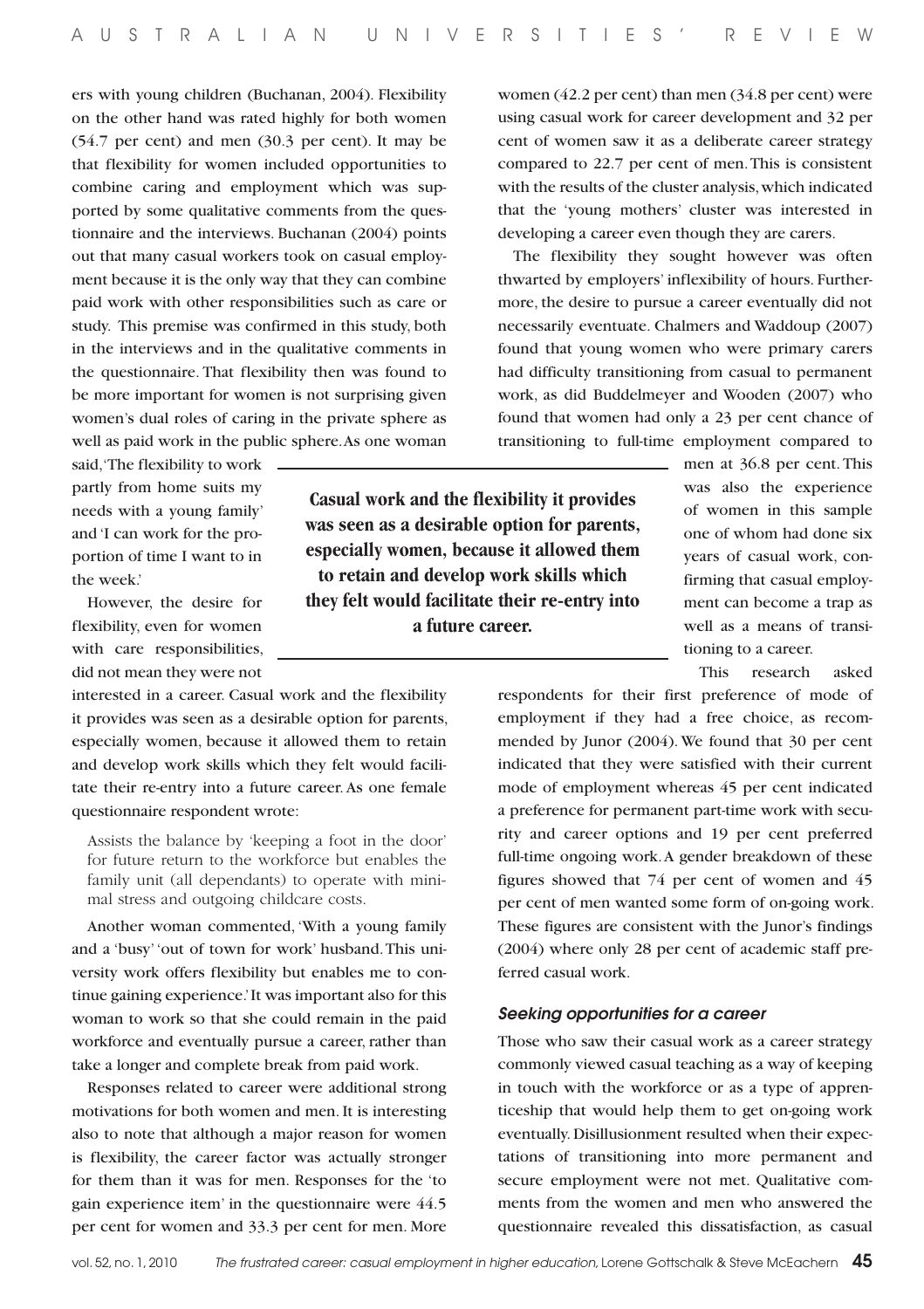staff came to believe that the University's use of casual employment was purely functional, and did not lead to full-time or more secure careers for individual casual staff.

(Female) I see sessional work as a means to an end but I will leave the organisation if there is no defined place for me here.

(Male) For ten years I have worked in many capacities across (the University), gained many qualifications and skills along the way but have not 'cracked' into permanent work. I used to labour under the theory that if you say 'yes' to anything and everything in the way of casual work, and had appropriate qualifications and skills, eventually you would be rewarded. I feel naive and duped.

(Female) This was originally a deliberate career strategy however now after 6-7 years as a casual I have huge doubts that a permanent position will ever be available to me.

(Male) The amount of 'career' support is almost non-existent. Even though as a casual it is well known by my department heads that I need more work, I occasionally find out about opportunities too late because I am not there enough and therefore isolated.

# The casual teaching staff who had been interviewed, experienced similar frustration. For example, Kelly, a casual teacher in higher education (HE) said,

Kelly (HE): The culture was that I was given subliminal messages like 'people did casual for 6 years before they got on a contract'. I could afford to do it for 18 months because I had some savings but even last year I dipped into my savings but now I have no savings left.

Two interviewees, Shannnon and Barney felt that the insecurity of their employment conditions was clearly not because of uncertainty about whether their contribution would be needed on an on-going basis as both were employed year after year to teach the same courses.

Shannon (HE): I see other casual staff, especially a friend of mine has been here for years and always teaches the same subjects. I thought jobs like that were supposed to become permanent. We don't belong we are cheap labour.

Barney (HE): There was work every single year and it reached a point where at one point in time, to be able to get more work, they capped the amount of hours you were able to do to ten, I think at the time, so the way round it was to set up your own business and outsource yourself. So I was on two or three casual contracts at a time. Those contracts enabled me to go into as much casual work at (the University) as I wanted. And it was ongoing, it was the same work, the same teaching the same units year after year after year. It was full-time because I was also working in other areas.

Barney's story confirms Pocock's (2003) point that many casual jobs are predictable and could become permanent full-time work, or on-going work. These findings also show that the idea that casual employees are used mainly to cover peak or unpredictable demand (Campbell, 2004) is a spurious one in the contemporary higher education context.

Previous studies have shown that casual employees value the flexibility of having reduced hours which enables them to combine work with other activities, such as studying or caring, but it is the flexibility of reduced hours that is valued and not the casual nature of the mode of employment. Furthermore, reliance on casual work for an income usually drew complaints of poor income and job security. The comments below from the questionnaire show the strong desire for the job security that is provided by either full-time or parttime employment.

(Female) Extremely dissatisfied with future job security and income security – particularly concerned that I will never be offered a permanent position at this University after 6-7 years as casual at between 9-12 hours per week.

(Female) I want to work and I want more work but I'm unable to and feel restricted, manipulated and not in control of my work life at all.

(Male) [The University] should offer a permanent part-time or full-time agreement so employees can plan their own lives with some confidence.

(Female) [There needs to be] a clearer path to permanent work with the University. More easily assessable access to permanent full-time employment for suitably qualified staff.

### One rather disgruntled male respondent wrote,

How about some help with how to enter 'the club'. I'm sick of the dregs (low hours) and 'getting fired' just because holidays and breaks occur.

Many respondents found that their income from the University was insufficient to meet their financial needs (82 per cent of women and 91 per cent of men) and had sources of income other than their casual university employment (30.6 per cent). The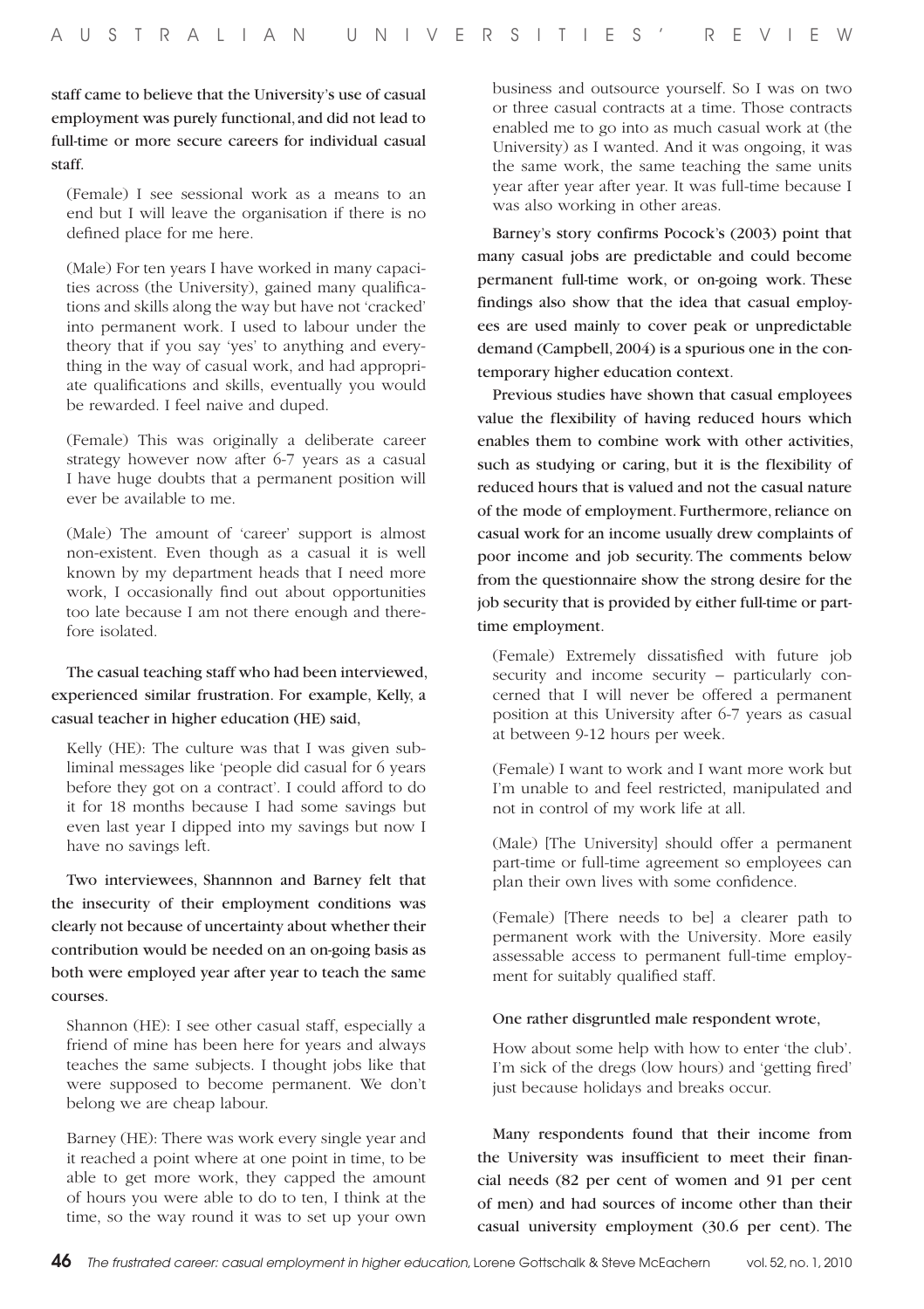qualitative comments and interviews revealed that often these jobs were other casual jobs as was also found by Pocock (2003), Junor (2004) and reported by AGPC (2006). Many felt insecure about their employment future at the University and about their future

income. The exceptions to these trends were mothers of young children, and men late in their career. The young mothers/career maintainers either had access to other income or were the secondary income earner in their households, thus reducing the level of dependency on the income

from the University. Nevertheless, despite being financially secure, they were still career minded.

Many of the qualitative comments in the questionnaire seemed to refer to casual teaching. Analysis of these responses revealed that the experience of casual employment is very different for general staff and teaching staff and that while a desire for more secure and on-going employment was an issue for respondents in all occupational categories, teaching staff in particular spoke of unsuccessful efforts to transition into a more permanent and secure career with the University. For this reason the uniqueness of the casual higher education and TAFE teaching experience was explored further in the interviews of casual teaching staff.

## *Casual teaching as a career strategy*

Casual teaching is distinct from other casual work for a number of reasons, the major factors being the periodic nature of university teaching semesters and the long summer break. Casual teachers in higher education essentially get work for only 24 to 26 weeks of the year. In TAFE, casual teachers are also employed on a casual basis, however for a longer period, usually for four ten week periods of the year.

The majority of the casual teachers interviewed have career aspirations and saw their casual work as a 'stepping stone' into an academic career. This includes the women currently engaged in care work, consistent with the findings of the cluster analysis. They too saw their casual work as a way of staying engaged in the workforce with the intention of eventually making a career. The following comments are from interviewees who were expecting their casual work and the experience they were gaining to help them to enter an academic career eventually.

Fazza (TAFE): I do have career in mind beyond what I am doing now. Yes, yep definitely, the work I am doing now will help me achieve those goals.

Great grounding and expe-

rience. At the present, I'm happy with the hours and the situation where I am at the present. I love the work and the flexibilities are the main priority, but say in two years time when the girls are at school, when that will become more important. **...casual employees value the flexibility of having reduced hours which enables them to combine work with other activities, such as studying or caring, but it is the flexibility of reduced hours that is valued and not the casual nature of the mode of employment.** 

> Kelly (HE): I saw it as a step in the door and I guess I just worked hard but kept low profile but strategically it was a foot in the door. I was also studying and I could ask my timetable to fit around my study timetable. The career advantages: it has given me the chance to become known and make me more competitive for a lecturing position. I want job security and a career.

> Lily (HE): I've been here for about four years now doing casual work and in that time I've done a couple of research projects for the School of (name). So it's allowed me to do a teaching load and explore other avenues and get my research profile up in a variety of ways. Yeah I think it's important to have that visibility that you're seen as participating. You just have to know where to look. I think that's the way to go, absolutely. And you talk to the right people at the right time and you get on various committees, which I haven't done any of that. I don't have time, I barely have time to work, you know with my teaching at two universities and my studies.

The interviewees strongly reinforced the opinion expressed by questionnaire respondents for a desire for either full-time work (16 per cent) or permanent part-time employment (45 per cent) and a desire in their current situation, which includes being a fulltime carer, to build a career some time in the future. Overall, there was a sense of disillusionment as most are eventually disappointed. Longer-term casual staff found that they remained casual.

#### *Discussion*

The profile of the casual employee in this University sample does not match the AGPC profile of people who are under 25 and women with care responsibilities working in unskilled occupations. Furthermore,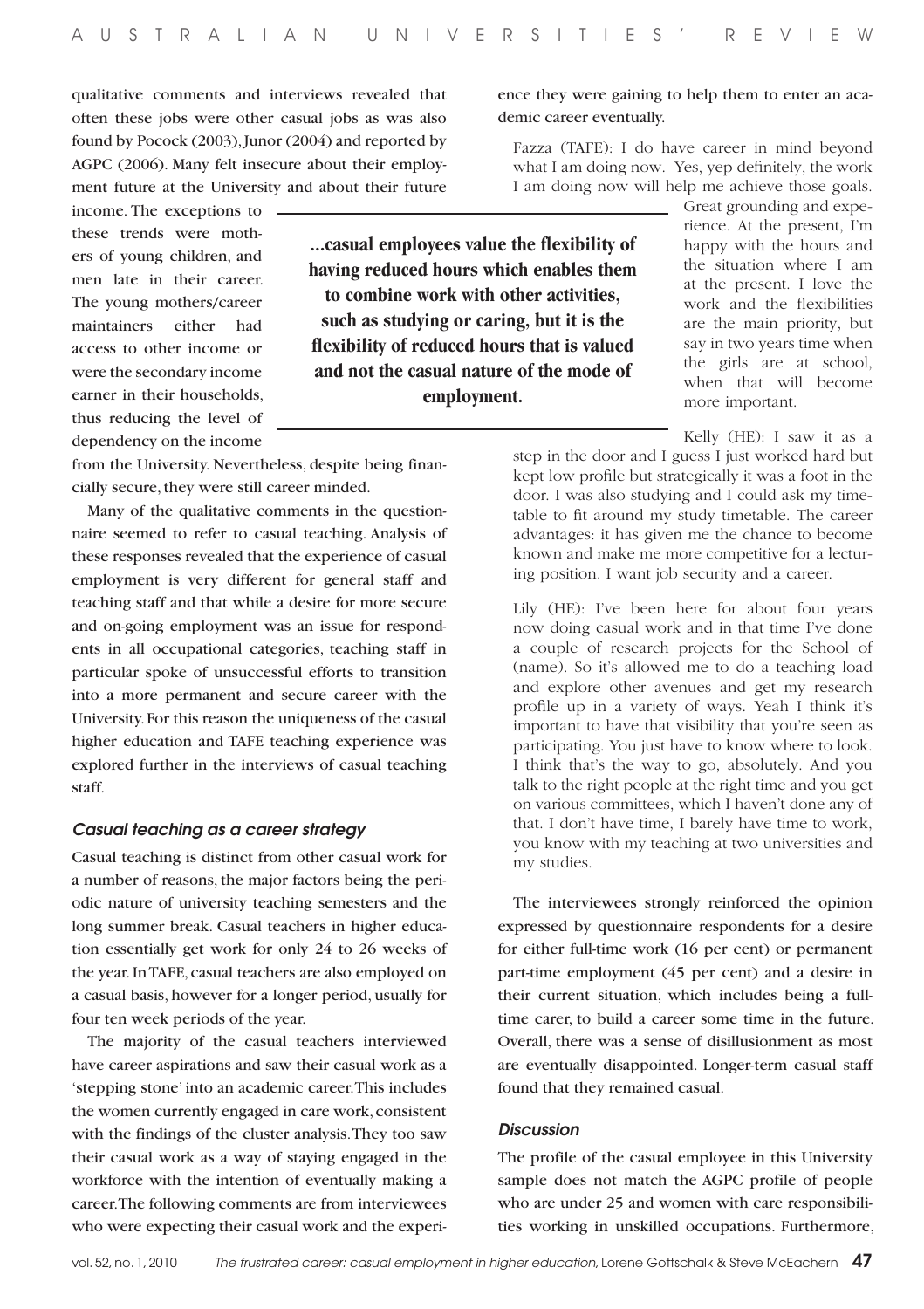one of the major findings from this research was that the traditional categories identified by Gappa and Leslie (1993) do not apply in this sample and may no longer apply to the higher education sector in Australia. In our sample Gappa and Leslie's *Aspiring Academic* and the *Career Enders* were present but the *Industry Expert* was not represented. Furthermore, the *Freelancer* was not present in the way that Gappa and Leslie described this group, that is, as a person whose *preference* is multiple part-time jobs. Their profile did not include higher education workers' who desired a career and used casual, mostly part-time work as a career strategy.

In our sample, there was a group of casual staff who, like the *Freelancer*, were employed in a variety of parttime casual jobs, however, this mode of employment was not their preference. The group we named *Career Developers*, generally aspired to secure part-time or

full-time work and were motivated by the opportunity to develop a career in higher education. They held multiple jobs not because it was their preference to do so but because they needed multiple jobs to earn enough to survive. Kimber (2003) and Junor (2004) had previously exposed this need for multiple jobs.

**In practice, however, the desire for a career was often frustrated and overall there was a sense of disillusionment as staff realised that the University's use of casual/staff was largely functional and that transitioning to full-time work, job security and a 'proper' career was for many an impossible dream.** 

*Young Mothers: Career Maintainers* group, the *Early Careerists* as well as in the *Career Developers.*

A major finding was the plight of the *Young Mothers: Career Maintainers* and mothers with school age children who are present in the *Career Developers* cluster. Figures from ABS (2006) and research by Whitehouse, Baird, Diamond, and Hosking (2006) shows that close to 20 per cent women with young babies quit their job when they have a baby, rather than take parental leave. A number of the women who quit their jobs eventually return to paid employment and 39 per cent of those women return to part time jobs. They return for financial reasons however a second, if not primary purpose, might be that these women strategically target or choose the type of casual jobs they take on in order to enhance future career potential. This seems to be the case for women in our *Young Mothers: Career Maintainers* category.

> Our sample of young mothers was particularly vocal about their interest in a career and their use of casual work as a deliberate career strategy. Parents in this sample, especially women, reported casual work and flexibility because it enabled them to retain and develop knowledge and skills to facilitate

re-entry into a career when their care responsibilities eased, usually when children reached school age. They made this desire clear in the motivations they nominated in the questionnaire (see table 3), in the qualitative comments in the questionnaire and in the interviews. Furthermore, the cluster analysis found that women with young children were present in two of the clusters that were characterised by a desire for a career.

In practice, however, the desire for a career was often frustrated and overall there was a sense of disillusionment as staff realised that the University's use of casual/staff was largely functional and that transitioning to full-time work, job security and a 'proper' career was for many an impossible dream. A thwarted career had become a reality for many *Career Developers.* Whilst the *Young Mothers: Career Maintainers*  were generally optimistic about resuming careers in the future and generally convinced that their casual work would benefit them, many *Career Developers*

Kimber (2003) recognised that those in precarious employment such as casual teaching, including women with care responsibilities, usually show a preference for more secure employment. They find themselves in casual employment because it is often the only parttime work available and often held several part-time casual jobs. A large number of casual teaching staff in Junor's study held between two and five part-time and casual jobs, none of which, according to Junor was a primary job (2004).

One of the objectives for this paper was to explore the extent to which casual work was used as a deliberate career strategy. The motivation for both teaching and non-teaching staff to work as a casual employee centred on the desire for flexibility and career aspirations. Career related reasons such as a desire to gain experience and develop careers rated highly in the questionnaire responses and many saw casual work as a deliberate career strategy. Our cluster analysis showed that this was the case for casual staff in the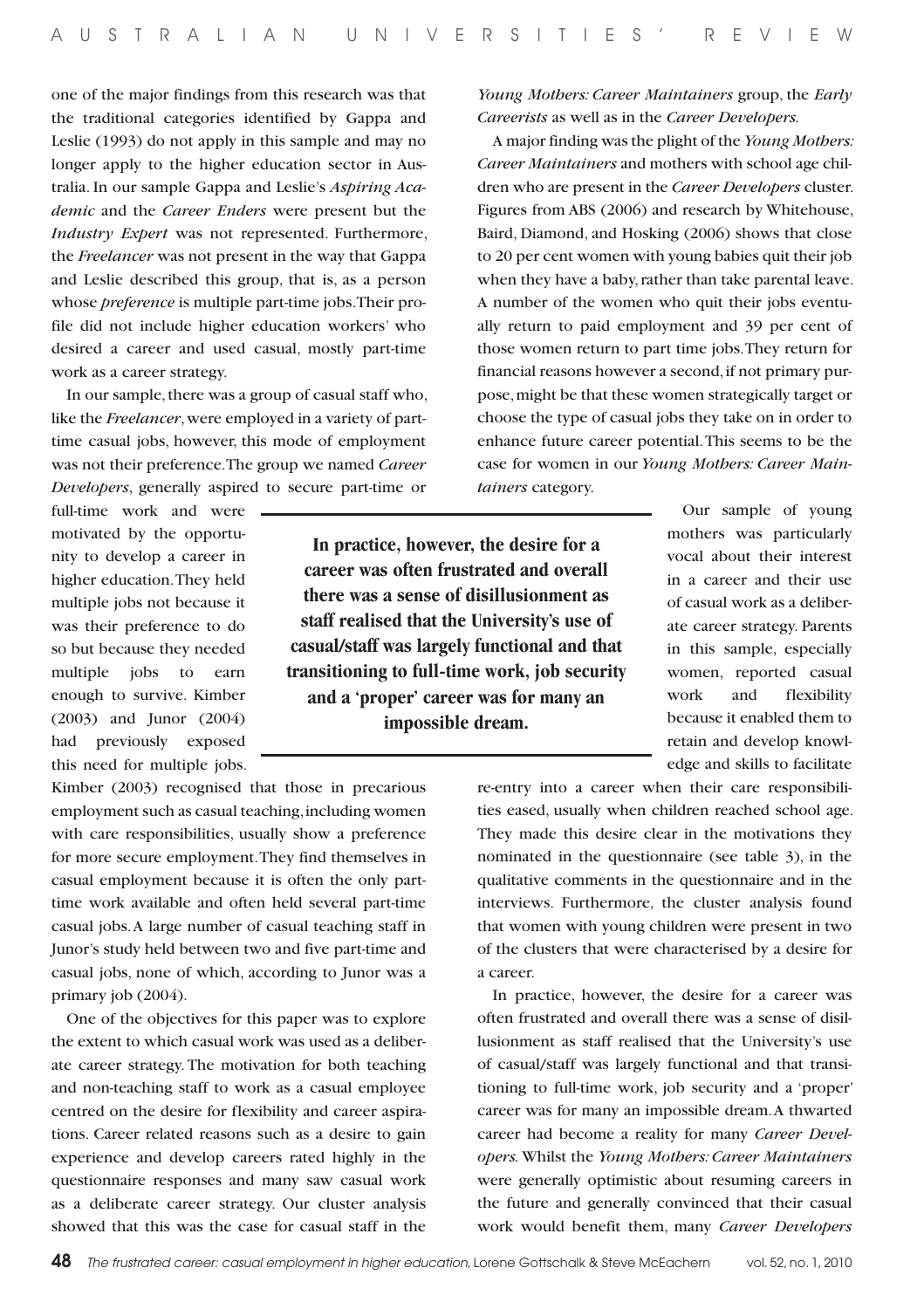had become disillusioned after years of casual work with no prospects of more permanent careers in sight. Indeed, Chalmers and Waddoup (2007) found that young women with care responsibilities were the least likely to be able to make the transition from casual work to full-time work. The irony is that the currently optimistic young mothers are likely to move into the *Career Developers* category when their children reach school age.

# Conclusion

We proposed in this paper that for many, casual employment was a mode of employment that was used as a career strategy that was ultimately unsuccessful. Our findings confirmed those expectations.

Our expectations that casual staff in higher education generally preferred more secure part-time or fulltime work was confirmed. We found that a significant group of people desired on-going work in higher education and thought that casual work would enable them to articulate into academic careers or other more permanent work in the University. The desire for a career was strong among this sample of university general and teaching staff. The groupings identified by the cluster analysis revealed that three of the four groups identified in this study had a focus on career development. Those transitioning to retirement or already retired were the only exceptions.

The realities of the labour market where employers use casual employment as a cost-saving measure undermine the argument that casual employees gain flexibility and work/life balance and suggest that they are jobs rather than careers. A major outcome for people in long term casual employment is frustrated careers.

**Dr Lorene Gottschalk is a senior lecturer in the School of Business at the University of Ballarat, Victoria, Australia.**

**Dr Steve McEarchern has recently moved from the University of Ballarat to the Australian National University, Canberra, ACT.**

## References

Australian Bureau of Statistics (ABS) 2006, *Pregnancy and employment transitions*, Australia Cat. No. 4913.0 Canberra.

Australian Government Productivity Commission (AGPC) 2006, *The Role of Non-Traditional Work in the Australian Labour Market,* May.

Brown, T, Goodman, J & Yasukawa, K 2006, G*etting the best of you for nothing: Casual voices in the Australian academy*, National Tertiary Education Union.

Brown, T, Goodman, J & Yasukawa, K 2008, 'Casualisation of academic work: industrial justice and quality education', *Dialogue*, vol. 27 no.1, pp.17-29.

Bryson, C & Scurry, T 2002, 'Marginalisation and the self: the case of temporary and scattered 'careers' in higher education', EGOS, the 18th Annual EGOS, Colloquium, Barcelona, pp. 1-34. (cited with permission of authors).

Buchanan, J 2004, 'Paradoxes of significance: Australian casualisation and labour productivity', *ACCIRT Working Paper 93*, ACTU, RMIT, and *The Age* conference 'Work interrupted: casual and insecure employment in Australia', Hotel Sofitel, Melbourne.

Buddelmeyer, H & Wooden, M 2007, 'Transitions from casual employment in Australia', *Melbourne Institute Working Paper No ?/07*. Melbourne Institute of applied Economic and Social Research, the University of Melbourne, pp. 1-28.

Burgess, J, Campbell, I & May, R 2008, 'Pathways from casual employment to economic security: the Australian experience', *Social Indicators Research*, Aug 2008, vol. 88, issue 1, pp. 161-178.

Campbell, I 2001, 'Casual employees and the training deficit: Exploring Employer calculations and choice', *International Journal of Employment Studies*, vol.9, no.1, pp. 61-101.

Campbell, I 2004, 'Casual work and casualisation: How does Australia compare?' Conference Report *Work Interrupted: Casual and Insecure Employment in Australia*, Melbourne, August, pp.1-33.

Chalmers, J & Waddoups, J 2007, 'Is Casual Employment a "Bridge" or a "Trap"?' *HILDA Survey Research Conference* (19-20 July 2007), The University of Melbourne. Accessed on 2 January 2010 at <http://www.melbourneinstitute. com/hilda/conf/conf2007/HILDA%20Conf%20Papers%202007/All%20Papers/ Waddoups,%20Jeff\_final%20paper.pdf>

Department of Education, Science and Training (DEST ) 2006, *Selected Higher Education Statistics—Staff 2005*. Accessed on 2 January 2010 at <http://www. dest.gov.au/sectors/higher\_education/publications\_resources/statistics/publications\_higher\_education\_statistics\_collections.htm#staffpubs>

Forward, P 2007, 'The hidden cost of casual employment in TAFE', *Australian TAFE Teacher,* vol.41, no.1, pp.16-17.

Gappa, J & Leslie, D 1993, *The invisible faculty: Improving the status of parttimers in Higher Education*, San Francisco:Jossey-Bass.

Gibson, P 2008, 'Casuals Campaign at UTS', *Advocate (Journal of the National Tertiary Education Union)*, vol. 15, no. 1, April, p. 34.

Gottschalk, L 1998, 'Ladies Who Lunch: The Gendered Nature of Work', *Winds of Change: Women and the Culture of Universities*, (Peer reviewed Conference Proceedings), Sydney: University of Technology.

Hosking, A & Western, M 2008, 'The effects of non-standard employment on work-family conflict', *Journal of Sociology,* vol. 44, no.1, pp. 5-27.

Husbands, CT & Davis, A 2000, 'The teaching roles, institutional locations, and terms and conditions of employment of part-time teachers in UK Higher Education', *Journal of Further and Higher Education*, vol. 24, no. 3, pp.337-361.

Junor, A 2004, 'Casual university work: choice, risk and equity and the case for regulation', *The Economic and Labour Relations Review*, vol. 14 (2), pp. 276-304.

Kimber, M 2003, 'The tenured "Core" and the Tenuous "Periphery": the Casualisation of Academic Work in Australian Universities', *Journal of Higher*